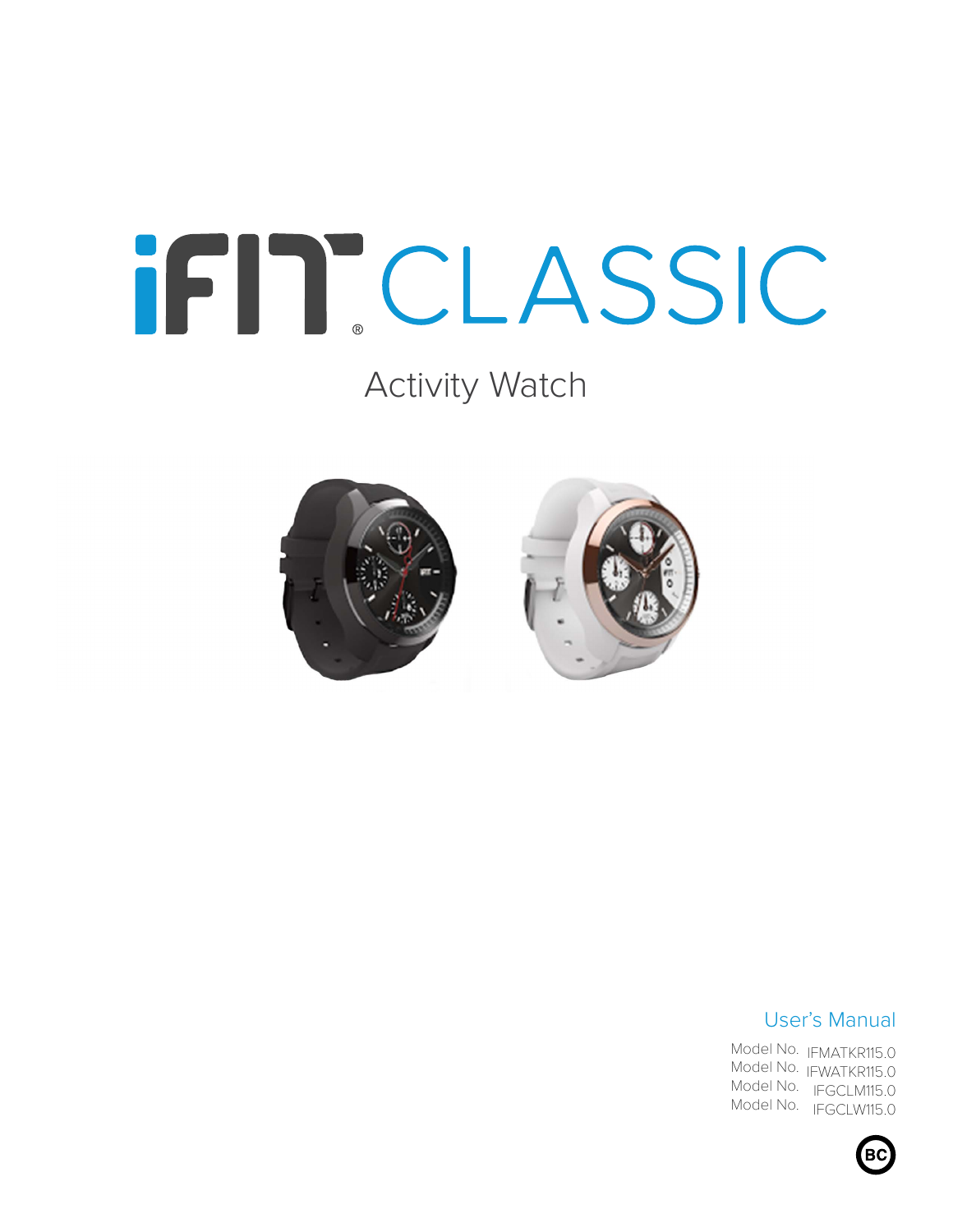## Table of Contents

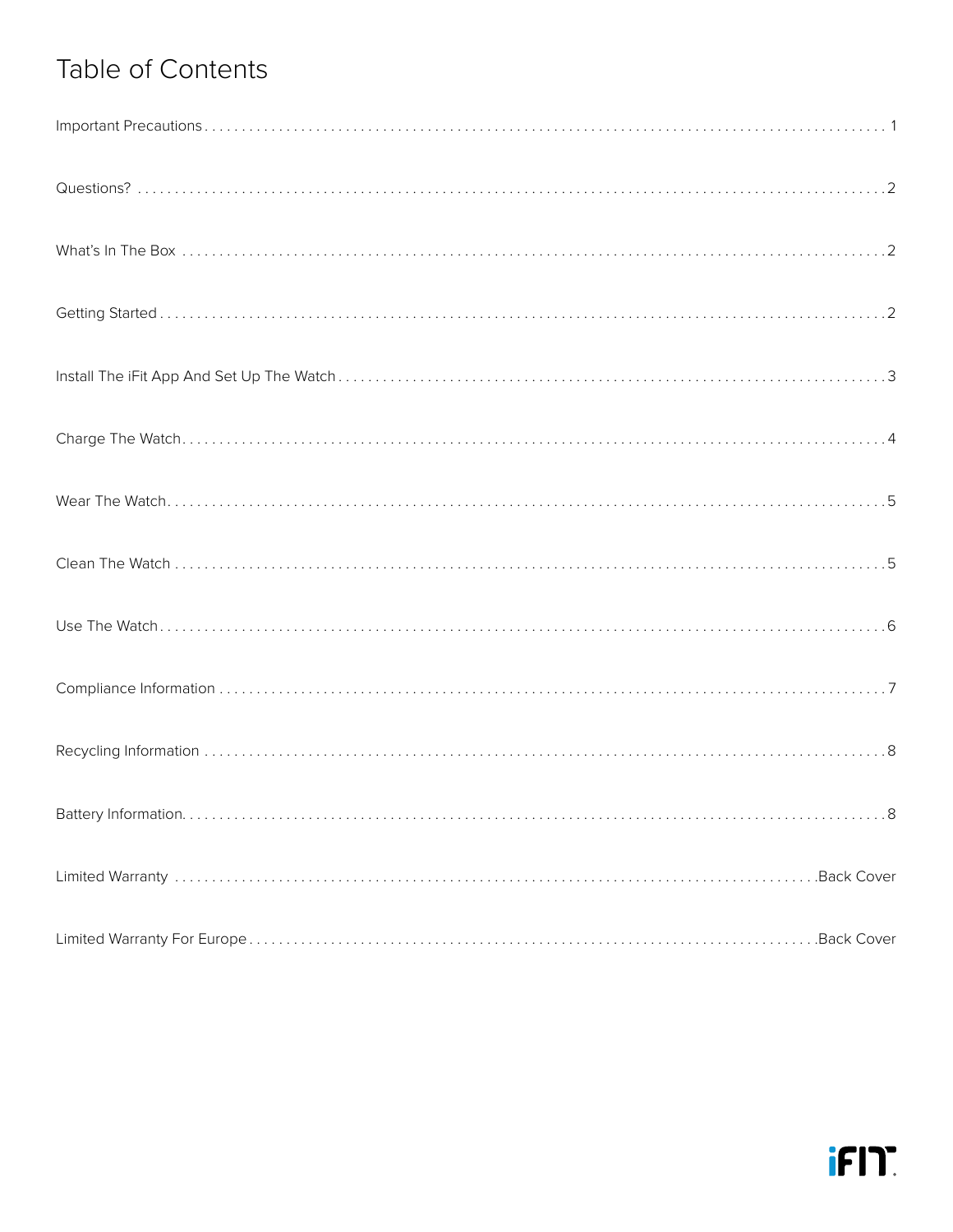<span id="page-2-0"></span>A WARNING: To reduce the risk of serious injury, read all important precautions and instructions in this man**ual before using the watch. ICON assumes no responsibility for personal injury or property damage sustained by or through the use of the watch.**

- **1. It is the responsibility of the owner to ensure that all users of the watch are informed of all precautions.**
- **2. Before beginning any exercise program, consult your physician. This is especially important for persons over age 35 or persons with pre-existing health problems.**
- **3. Use the watch only as described in this manual.**
- **4. Keep the watch away from children under age 13 and pets at all times.**
- **5. Use only the included charger with a certified computer, powered hub, or power supply to charge the battery in the watch.**
- **6. Do not attempt to open or disassemble the watch; the battery is not replaceable or serviceable.**
- **7. Do not use the watch in a sauna or a steam room or while showering or swimming; do not submerge the watch; and do not place the watch in a washing machine or clothes dryer.**
- **8. If you experience any skin irritation while using the watch, stop wearing the watch.**
- **9. Over exercising may result in serious injury or death. If you feel faint, if you become short of breath, or if you experience pain while exercising, stop immediately and cool down.**
- **10. Do not use abrasive cleaners to clean the watch.**
- **11. Do not expose the watch to extremely high or low temperatures, to direct sunlight for an extended period of time, or to open flames.**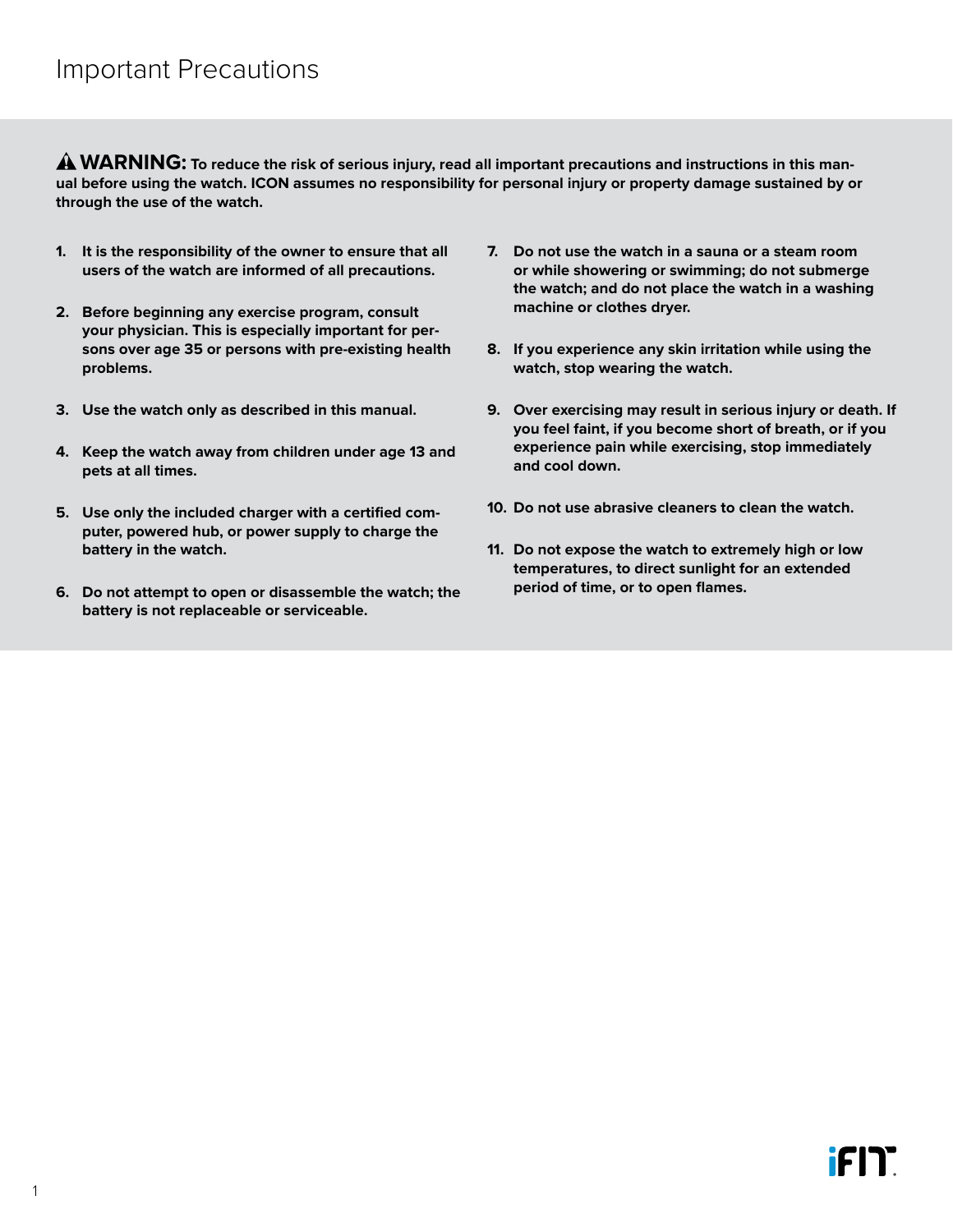## <span id="page-3-0"></span>iFIT CLASSIC

## Questions?

If you have questions after following the instructions in this manual, **PLEASE DO NOT CONTACT THE STORE. Please visit our Customer Care website at <support.iFit.com> or send e-mail to [support@iFit.com.](mailto:support@iFit.com)**

### What's In The Box



**Watch, USB Cable, Charger**

## Getting Started

1. Install the iFit app on your iOS® or Android™ device and set up the watch.

 Use the iFit app to set up an iFit account, pair and set up the watch, customize settings for the watch, set goals, and enter and track information. See [INSTALL THE IFIT APP AND SET UP THE WATCH](#page-4-1) on [page 3.](#page-4-1)

2. Learn how to charge the watch.

Charge the watch with the included charger. See [CHARGE THE WATCH](#page-5-1) on [page 4](#page-5-1).

#### 3. Learn how to wear the watch.

Wear the watch in the included band. See [WEAR THE WATCH](#page-6-1) on [page 5](#page-6-1).

#### 4. Learn how to use the watch.

 Use the watch to track and sync calorie information, steps, and other activity to the iFit app. See [USE THE WATCH](#page-7-1) on [page 6.](#page-7-1)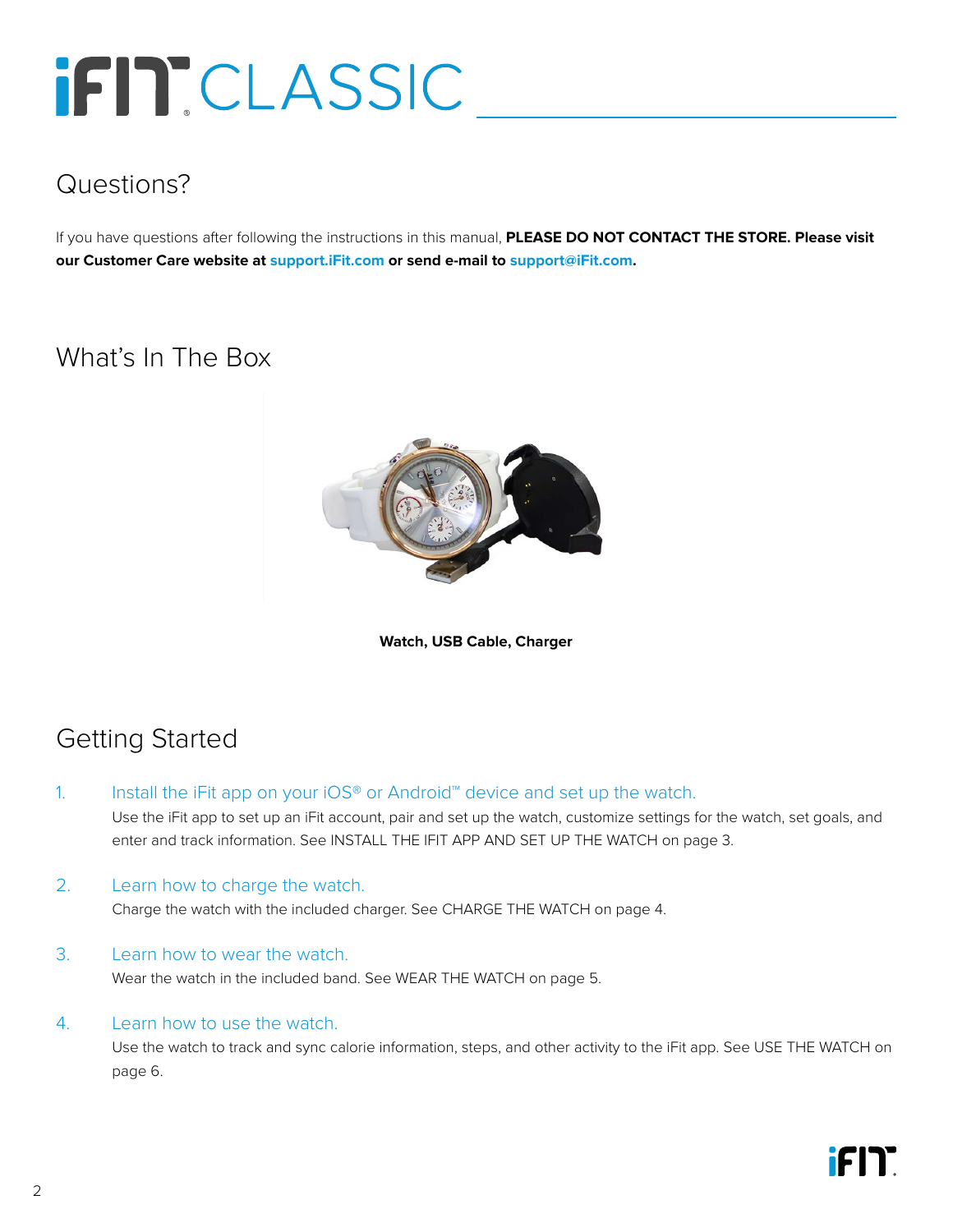## <span id="page-4-1"></span><span id="page-4-0"></span>Install The iFit App And Set Up The Watch

#### Install the iFit app

Pair, set up, and sync the watch with your **iOS device (iPhone® 4s and later)** or your **Android device (Android 4.3 and later)** that supports BLUETOOTH® 4.0 wireless technology.

On your iOS or Android device, open the App Store℠ or the Google Play™ store, search for the free iFit app, and then install the app on your device. **Make sure that the BLUETOOTH option is enabled on your device.**

#### Set the Time On the Watch

The first time you use the watch, set the time. First, gently pull the crown away from the dial (see the diagram on page 6). Next, turn the crown until the dial displays the correct time. Then, push the crown back toward the dial.

#### Wake the Watch From Shipping Mode

The first time you use the watch, press and hold the bottom button for 1 second. After approximately 3 seconds, the watch will exit shipping mode and the hands will begin to move.

#### Pair, Set Up, and Sync the Watch

Open the iFit app and follow the instructions to set up an iFit account and pair the watch to the iFit app on your device.

As part of the pairing process, press and hold the top button for 3 seconds (see the diagram on page 6). The red LED on the dial will flash. Then, in the iFit app, select the watch from the list of discoverable devices.

If the pairing is successful, the LED on the dial will flash green. After it is paired, the watch will sync automatically whenever the iFit app is open and the BLUETOOTH option is enabled on your device. You can also sync the watch manually in the iFit app.

Follow the instructions in the iFit app to customize settings for the watch, enter and track information, and set goals.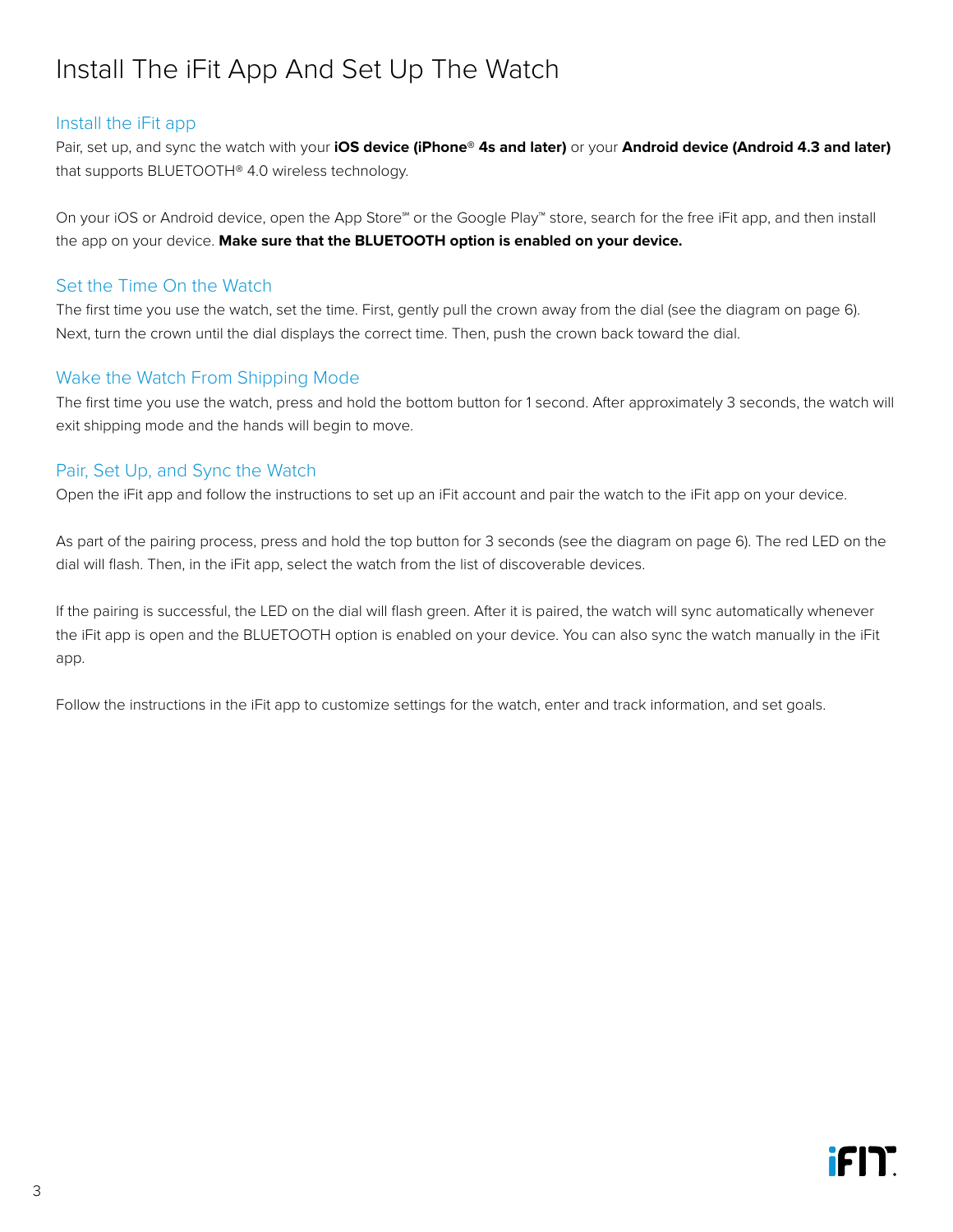## <span id="page-5-1"></span><span id="page-5-0"></span>Charge The Watch

#### Battery Life

The watch contains a rechargeable lithium-ion battery. With normal use, a fully charged watch will run for approximately 7 days before needing a charge.

When the battery level is at 15 percent, both the red and green LEDs will flash for 5 seconds to notify you that the battery needs to be charged. This will continue to happen every 5 minutes until the battery is drained completely or until you charge the watch. **IMPORTANT: Make sure that the watch syncs to the iFit app when the battery level is low; the data recorded on the watch will be deleted when the battery level is at zero percent.** 

#### Charge the Watch

To charge the watch, first connect the USB cable to the charger.



Next, attach the charger to the watch by aligning the contacts on the back of the watch with the pins on the charger. Then, insert the watch into the charger.

Once the watch and the charger are snapped together, plug the charger into a USB port on your computer. It will take approximately 4 to 8 hours for the watch to charge completely.

*Note: To charge the watch more quickly, plug the charger into a USB wall adapter (not included) or a USB car charger (not included).*

While the watch is charging, the red LED on the dial will flash. When the watch is fully charged, the green LED on the watch will light until the charger is unplugged.

![](_page_5_Picture_11.jpeg)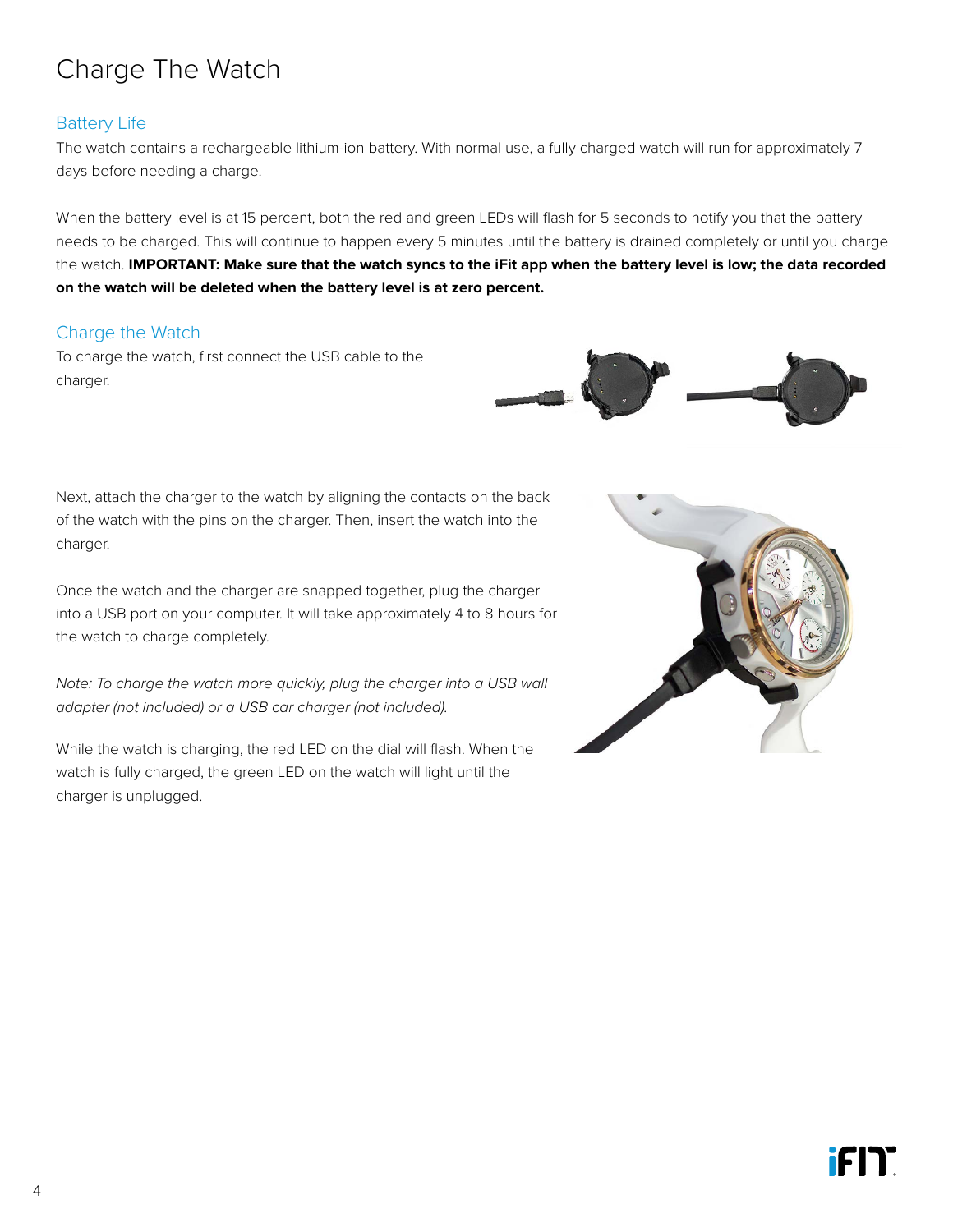## <span id="page-6-1"></span><span id="page-6-0"></span>Wear The Watch

![](_page_6_Picture_1.jpeg)

#### **How to Fasten the Band**

Wrap the band around your wrist, insert the band through the buckle, and then press the prong on the buckle firmly into the desired adjustment hole. **Make sure that the band is slightly loose on your wrist**. Reverse these actions to unfasten the band.

*Note: As with any watch or jewelry, a very small percentage of users may experience skin irritation while wearing the watch. If you experience any skin irritation, discontinue wearing the watch. If you have questions, send email to [support@iFit.com.](mailto:support@iFit.com)*

## Clean The Watch

Regularly clean the band with water and a few drops of mild liquid soap. Allow the band to dry thoroughly before you put it back on your wrist.

If you notice buildup on the dial or on the charging points, clean them with a damp cloth and a small amount of mild soap. Thoroughly dry the watch with a soft towel before you put it back on your wrist. **IMPORTANT: Do not spray liquids directly onto the dial. Do not place the watch in a dishwasher, washing machine, or dryer.**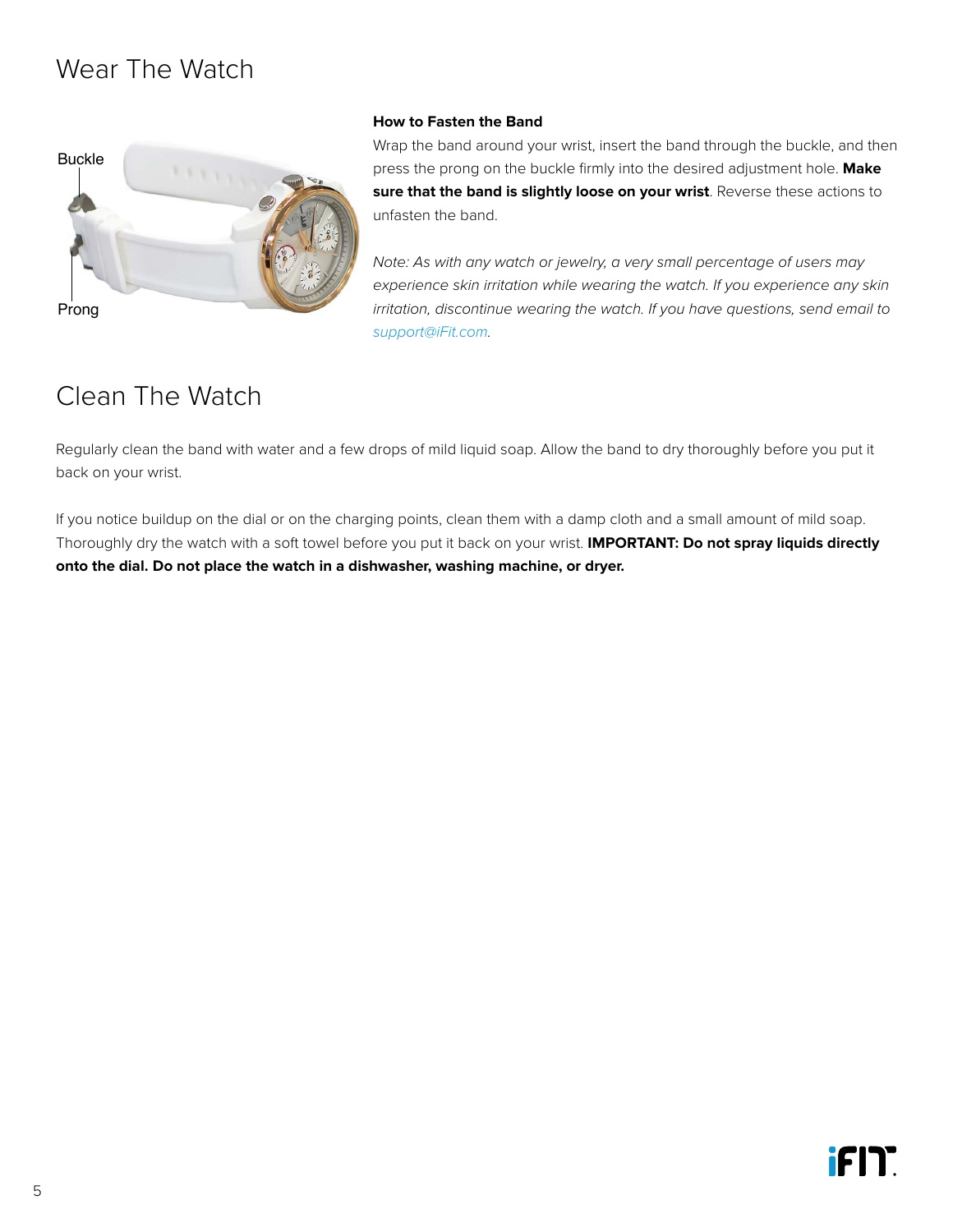## <span id="page-7-1"></span><span id="page-7-0"></span>Use The Watch

**Use the photo below to familiarize yourself with the parts of the watch before learning about its functionality.**

![](_page_7_Figure_2.jpeg)

#### **Follow the instructions below to enter calories, track your daily steps, track your net calories, understand vibration alerts, and reset the watch.**

**You can manually track your calories on the watch.** To enter calories, press and hold the bottom button for 3 seconds. The hand in the calorie subdial will move to the 3:00 position and then back to the 12:00 position. Then, press the top button repeatedly to enter calories in increments of 50. (Tip: To enter calories more quickly, hold down the top button.) When you have entered the desired calorie amount, press the bottom button to confirm the amount. The hand in the calorie subdial will return to the 12:00 position to signify that the watch has recorded this information. *Note: The maximum number of calories you can enter in one day is 9,000.*

**The watch will automatically calculate and record your daily step count.** This will be displayed by the hand in the daily step subdial. One full round of the daily step subdial represents 10,000 steps. If you walk more than 10,000 steps in a day, the hand in the daily step subdial will continue to move past the 0 marker, and the watch will continue to record your steps. Your total steps can be viewed in the iFit app.

**The watch will automatically calculate your net calories** based on the calories you manually enter, the number of daily steps you have taken, and the calories you have burned throughout the day. This information is displayed by the hand in the net calorie subdial. The 12:00 position represents 0 net calories; the 6:00 position represents +2,000 net calories when the hand moves clockwise, and -2,000 net calories when the hand moves counterclockwise. *Note: Calories can be entered on the watch, or through the iFit app or website.*

**The watch will vibrate to alert you of certain information.** If you have not moved for a period of time, which you specify in the iFit app, the watch will vibrate 2 times to notify you that you have reached your move time limit. The default time is set to 30 minutes. If you reach one of the goals you set in the iFit app—for instance, if you complete 10,000 daily steps—the watch will vibrate 4 times and the red and green LEDs will flash to notify you that you have completed a goal.

**If you need to reset the watch for any reason,** hold down the top button and the bottom button simultaneously for 10 seconds. The LEDs will light, the second hand will stop moving, and all subdial hands will move to the 12:00 position. Press the bottom button to resume normal watch operation.

**IMPORTANT: The watch can retain up to 30 days' worth of data. If you do not sync the watch to the iFit app after 30 days, the oldest daily data files will be deleted to make room for newer daily data files.**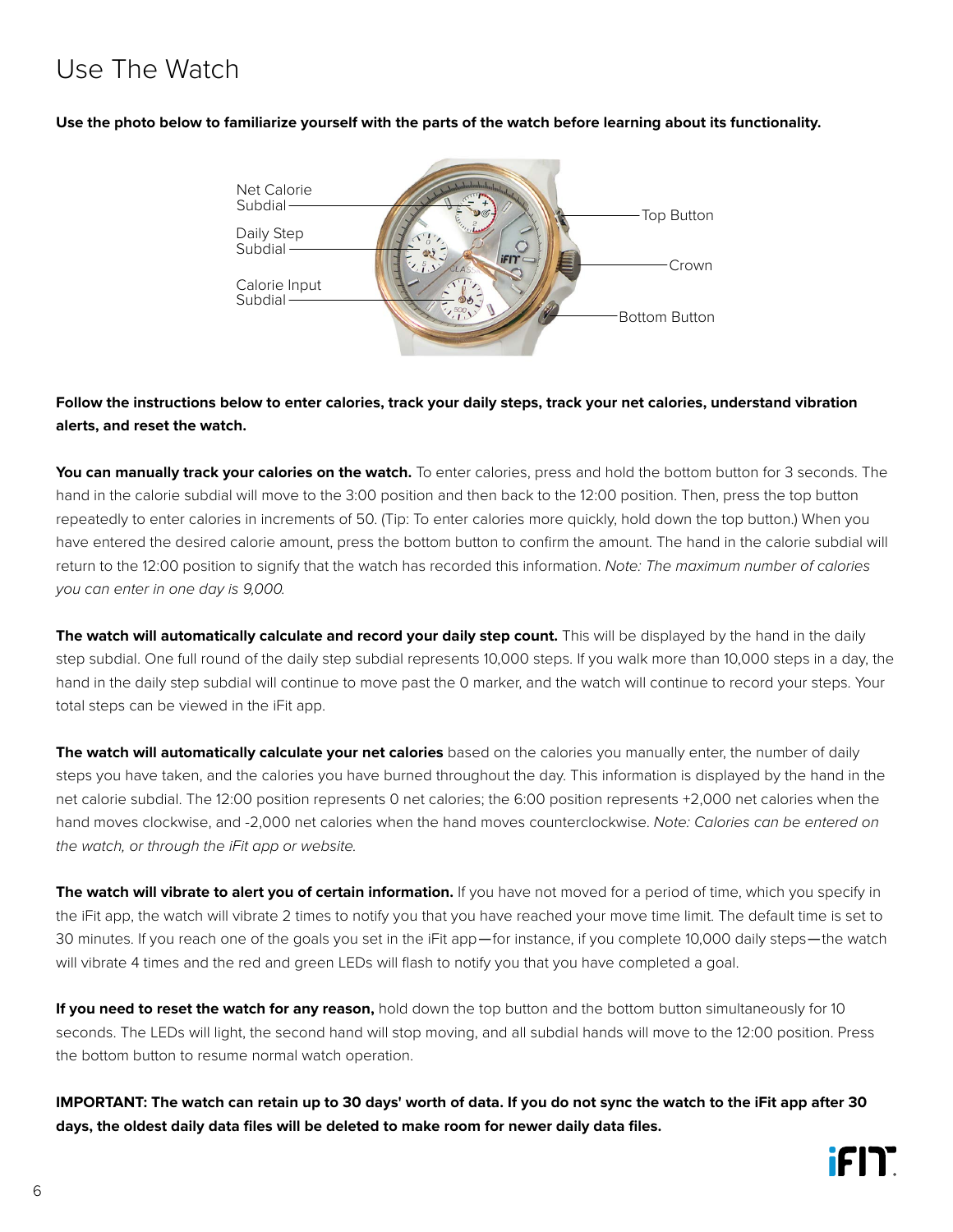## <span id="page-8-0"></span>Compliance Information

#### United States Compliance Information

FCC Statement. This device complies with Part 15 of the FCC Rules. Operation is subject to the following two conditions: (1) This device may not cause harmful interference, and (2) this device must accept any interference received, including interference that may cause undesired operation.

#### FCC Warning: Any changes or modifications not expressly approved by the party responsible for compliance could void the user's authority to operate this equipment.

Note: This equipment has been tested and found to comply with the limits for a Class B digital device, pursuant to Part 15 of the FCC Rules. These limits are designed to provide reasonable protection against harmful interference in a residential installation. This equipment generates, uses, and can radiate radio frequency energy and, if not installed and used in accordance with the instructions, may cause harmful interference to radio communications. However, there is no guarantee that interference will not occur in a particular installation. If this equipment does cause harmful interference to radio or television reception, which can be determined by turning the equipment off and on, the user is encouraged to try to correct the interference by one of the following measures:

- Reorient or relocate the receiving antenna.
- Increase the separation between the equipment and the receiver.
- Connect the equipment into an outlet on a circuit different from that to which the receiver is connected.
- Consult the dealer or an experienced radio/TV technician for help.

This device meets the FCC and IC requirements for RF exposure in public or controlled environments.

#### Canada Compliance Information

IC Statement. This device complies with Industry Canada license exempt RSS standard(s). Operation is subject to the following two conditions: (1) This device may not cause harmful interference, and (2) this device must accept any interference received, including interference that may cause undesired operation.

This Class B digital apparatus complies with Canadian ICES-003.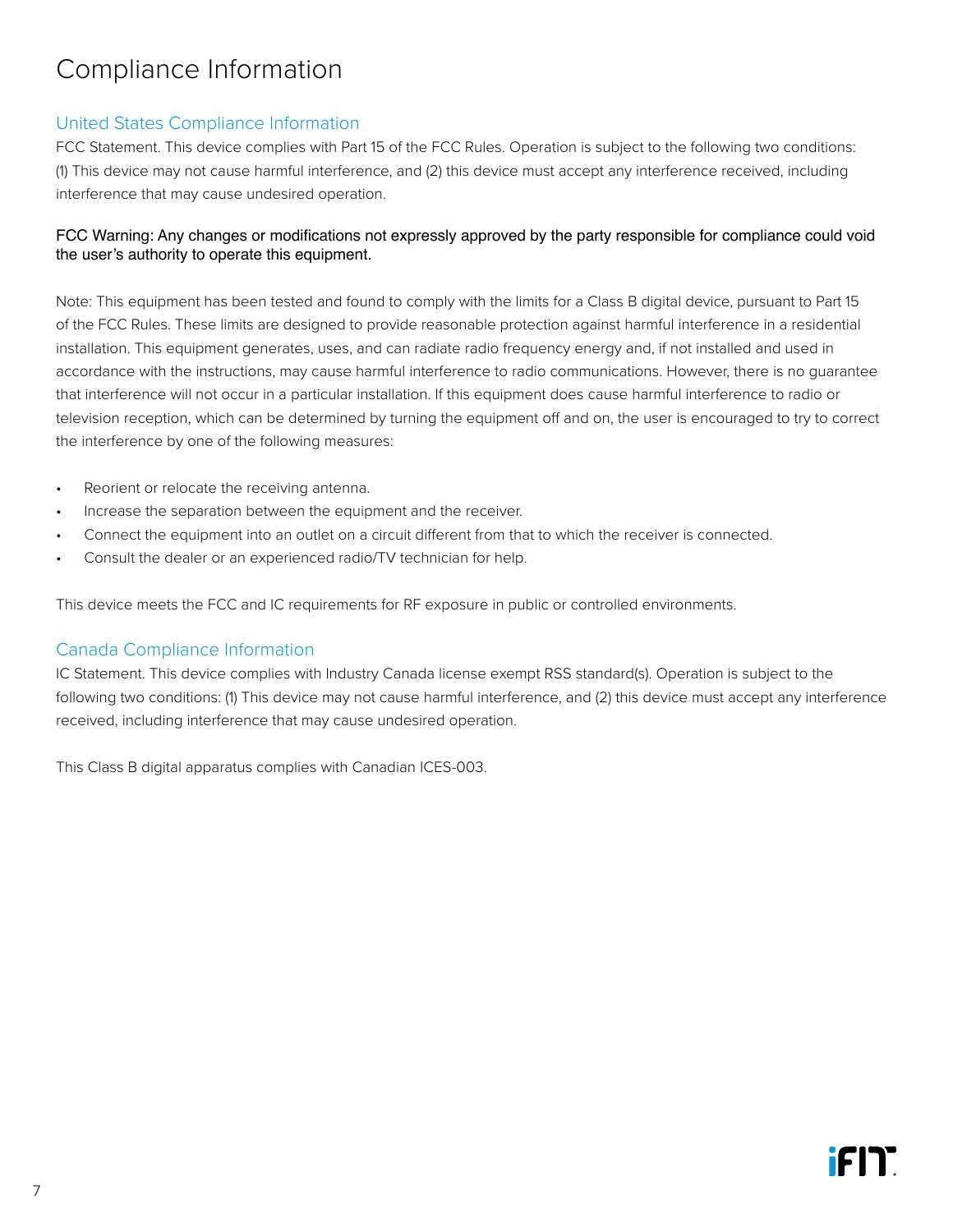## <span id="page-9-0"></span>Recycling Information

#### **This electronic product must not be disposed of in municipal waste. To preserve the environment, this product must be recycled after its useful life as required by law.**

Use recycling facilities that are authorized to collect this type of waste in your area. In doing so, you will help to conserve natural resources and improve standards of environmental protection. For information about safe and correct disposal methods, please contact your local city office or waste disposal office, or the establishment where you purchased this product.

## Battery Information

This electronic product contains a rechargeable battery. A rechargeable battery has a long service life if treated properly. Do not expose the battery to extreme temperatures. For maximum battery capacity, use the battery at room temperature. If the battery is used in low temperatures, the battery capacity will be reduced.

![](_page_9_Picture_6.jpeg)